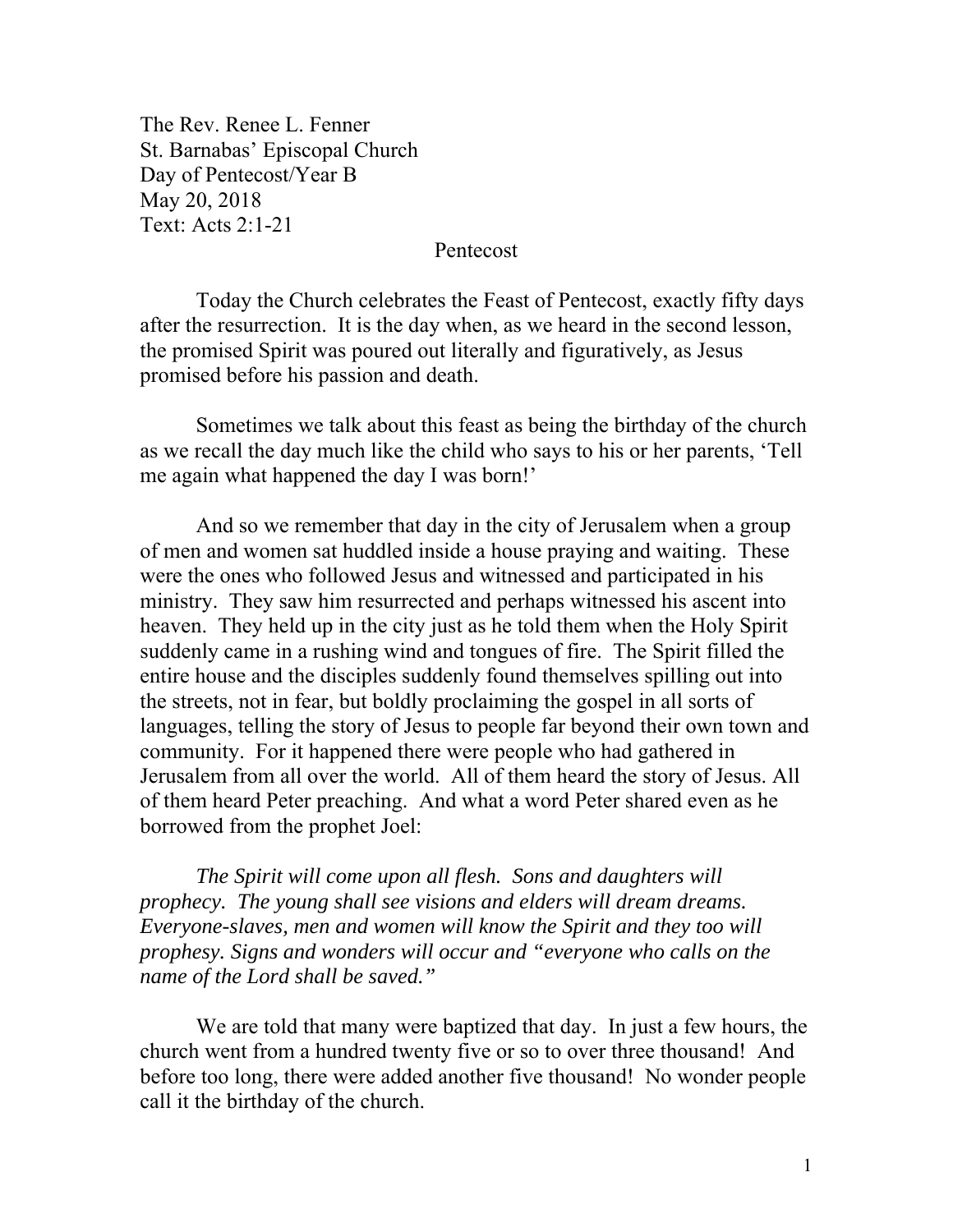Every year we hear this remarkable story of Pentecost, the day that the Spirit rained down power from on high and how the first disciples were baptized in the Holy Spirit and were sent out beyond the shores of Galilee to the ends of the earth to witness to the Good News of God in Christ.

Christians throughout generations have celebrated this feast and centuries later we continue to celebrate it with festive liturgies and we decorate our churches with red paraments and vestments and sometimes with banners, flowers, balloons or streamers. People are invited to wear red to be reminded of those burning tongues of fire. We tell the story and try to emulate what it must have been like to hear the message in different languages. We hold on sometimes so tightly to this old, old story that we sometimes think and act as if that there will never, ever be another event like it.

But truth be told, Pentecost wasn't a 'once and for all' occurrence. What made the Pentecost experience memorable that morning wasn't just that the wind blew and people were able to understand and speak in various languages but that the Spirit of truth, the Advocate, that Jesus promised was unleashed into the world, upon men and women, in order that the Good News of God in Christ can be told and lived in all people, for all time, and everywhere.

The truth of the matter is that we need Pentecost like Resurrection to come again and again, each and every day. We need the work of the Spirit which cannot be confined to a specific time or people or to church buildings. We cannot continue to place the Spirit into cute little boxes that we ourselves create or give the Spirit a one day focus. For God's Spirit is much too broad and too big to be contained or pinned down. We know this from the words that Jesus spoke to Nicodemus: *"The wind blows where it chooses, and you hear the sound of it, but you do not know where it comes from or where it goes. So it is with everyone who is born of the Spirit"* (John 3:8).

Pentecost happens when we allow the Spirit of God to become manifested within each and every one of us; no matter our age, our race, our educational or cultural backgrounds, or our social status. Manifested so that power, God's redeeming power, can change this world so riddled with hatred, division, violence, and dis-ease. Manifested so that dry bones may live again where hope is lost. Manifested so that God's Spirit can use every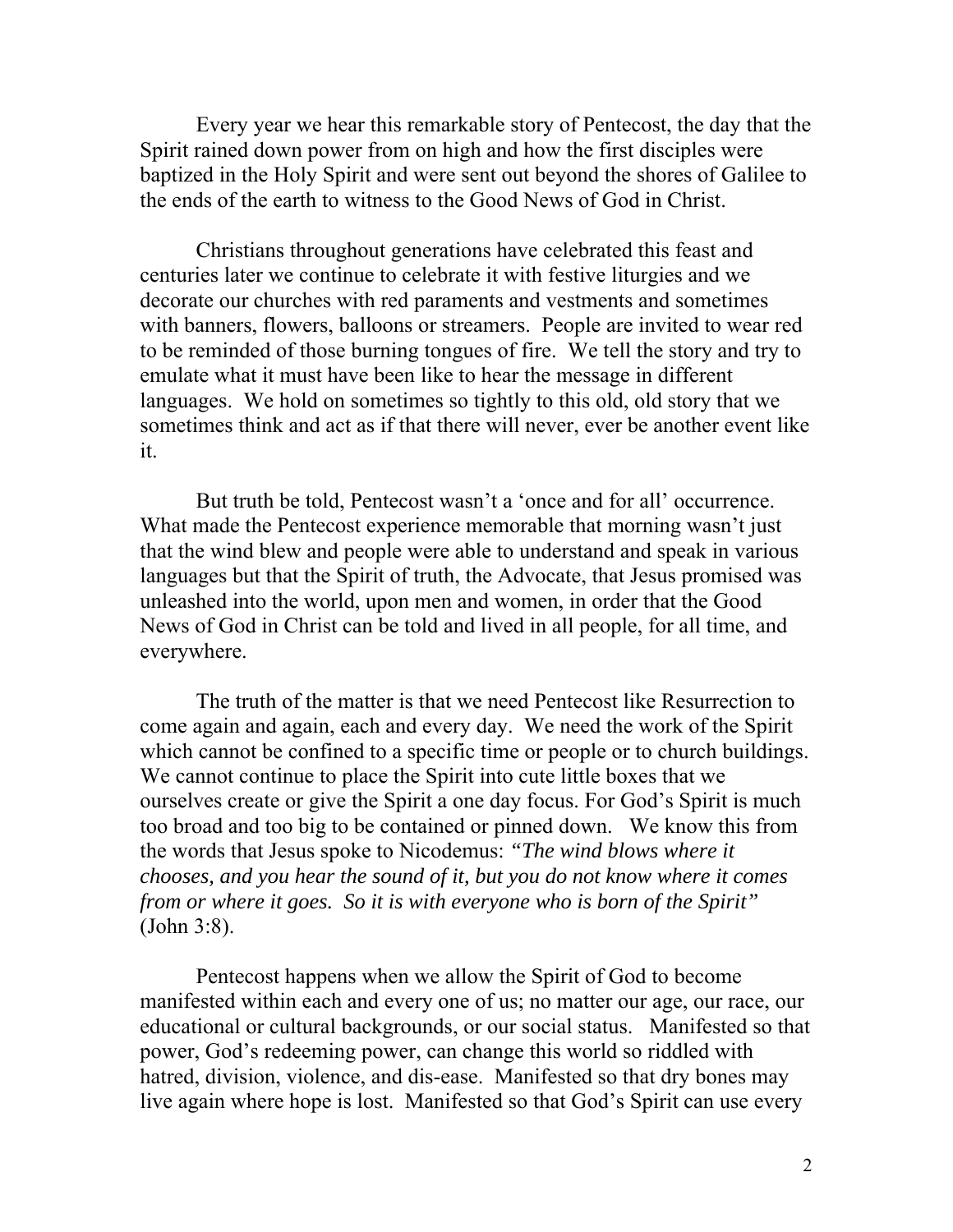single person for the life of the world which includes caring for and loving who and what God has made.

I am sure that some of you watched the royal wedding yesterday. (It was a proud Episcopal moment!) I loved what our presiding bishop, Michael Curry, said in his sermon. He said in part,

"… think and imagine a world where love is the way.

Imagine our homes and families when love is the way.

Imagine neighborhoods and communities when love is the way.

Imagine our governments and nations when love is the way.

Imagine business and commerce when love is the way.

Imagine this tired old world when love is the way.

When love is the way, unselfish, sacrificial, redemptive.

When love is the way, then no child would go to bed hungry in this world ever again.

When love is the way, we will let justice roll down like a mighty stream and righteousness like an ever-flowing brook.

When love is the way, poverty would become history.

When love is the way, the earth will be a sanctuary.

When love is the way, we will lay down our swords and shields down by the riverside

to study war no more.

When love is the way, there's plenty good room. Plenty good room. For all of God's children.

And when love is the way, we actually treat each other – well, like we're actually family.

When love is the way, we know that God is the source of us all, and we are brothers and sisters. Children of God.

My brothers and sisters, that's a new heaven, a new earth, a new world.

A new human family.\*

My friends, in order to love like this, to care like this-we need the Holy Spirit. For this kind of love to happen it takes wisdom, understanding, counsel, fortitude, faith, courage, and strength-these are ALL gifts of the Holy Spirit.